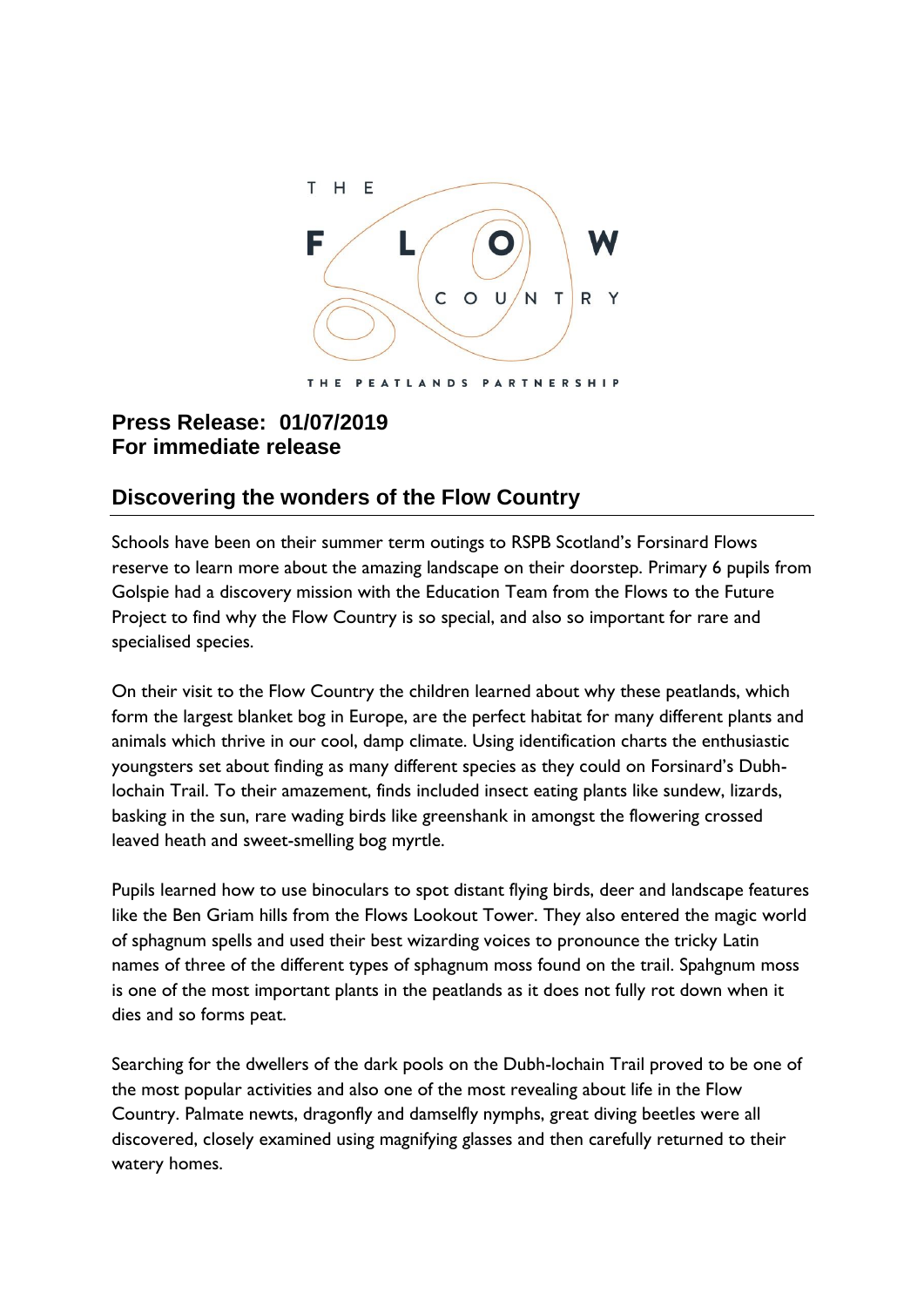Ann McInnes, teacher at Golspie Primary said, "We had a fantastic field trip at the Flows Field Centre. The facilities are amazing with the well-equipped field centre next to such a wonderful, wild landscape and the trail through the peatland habitat is perfect for a group of children. All the staff were friendly and interacted really well with the children who enthusiastically engaged with all of the well thought out activities. All of the tasks set were age and stage appropriate and integrated perfectly with what we are doing in class. We can now use our experiences and learning from the field trip in class to deliver meaningful numeracy lessons, writing tasks, science and social studies work. We are so lucky in Sutherland to have world renowned habitats full of amazing plants, birds and animals right on our doorstep and it is essential our children appreciate what is there so they have the knowledge to inform others and care enough to protect it in the future."

The outdoor learning activities at RSPB Forsinard are provided as part of the Peatlands Partnership's Flows to the Future Project supported by the National Lottery Heritage Fund.

The visitor centre at RSPB Forsinard is open daily during the summer. There will be a family day during the summer holidays holidays on Wednesday 7 August. Activities will start at 9:30, 10:30 and 2pm so that families can visit by train. The event is free and it would be helpful if people could advise if they plan to come by emailing [hilary.wilson@rspb.org.uk](mailto:hilary.wilson@rspb.org.uk) or by telephoning Forsinard Field Centre on 01641 571225.

The Feis Rois Ceilidh Trail is visiting Forsinard visitor centre on Wednesday  $14<sup>th</sup>$  August from 2pm – 4pm, when talented young people will be playing traditional music. Visitors will also be able to sample food provided by Scotland's Natural Larder, showcasing the many opportunities for eating wild and natural products. There will be a ceilidh in the evening at the Halladale Hall from 7:30pm – see<http://www.theflowcountry.org.uk/> or <https://www.facebook.com/TheFlowCountry/> for more details.



## **NOTES TO EDITORS**

The Peatlands Partnership includes Scottish Natural Heritage, Forestry Commission Scotland, The Highland Council, RSPB Scotland, Plantlife Scotland, Highlands & Islands Enterprise, The Highland Third Sector Interface, The Flow Country Rivers Trust, and The Environmental Research Institute. It is chaired by Professor Stuart Gibb from the Environmental Research Institute.

RSPB Scotland is the lead partner in The Flows to the Future project, a Peatlands Partnership project, which gratefully acknowledges funding from the Heritage Lottery Fund and from the following funders and supporters; Environmental Research Institute, European Regional Development Fund, Forestry Commission (Scotland),